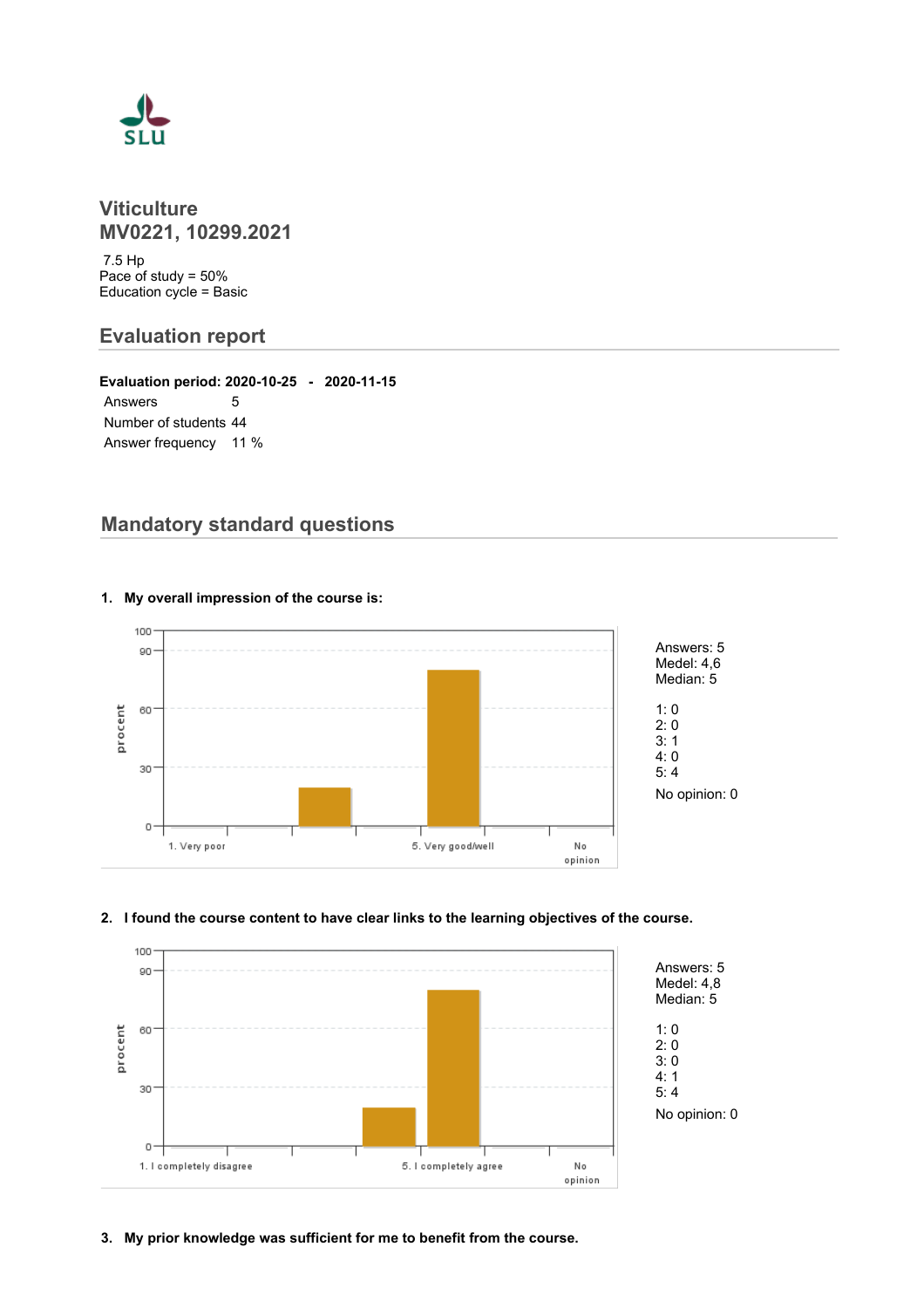



### **4. The information about the course was easily accessible.**



#### **5. The various course components (lectures, course literature, exercises etc.) have supported my learning.**



#### **6. The social learning environment has been inclusive, respecting differences of opinion.**

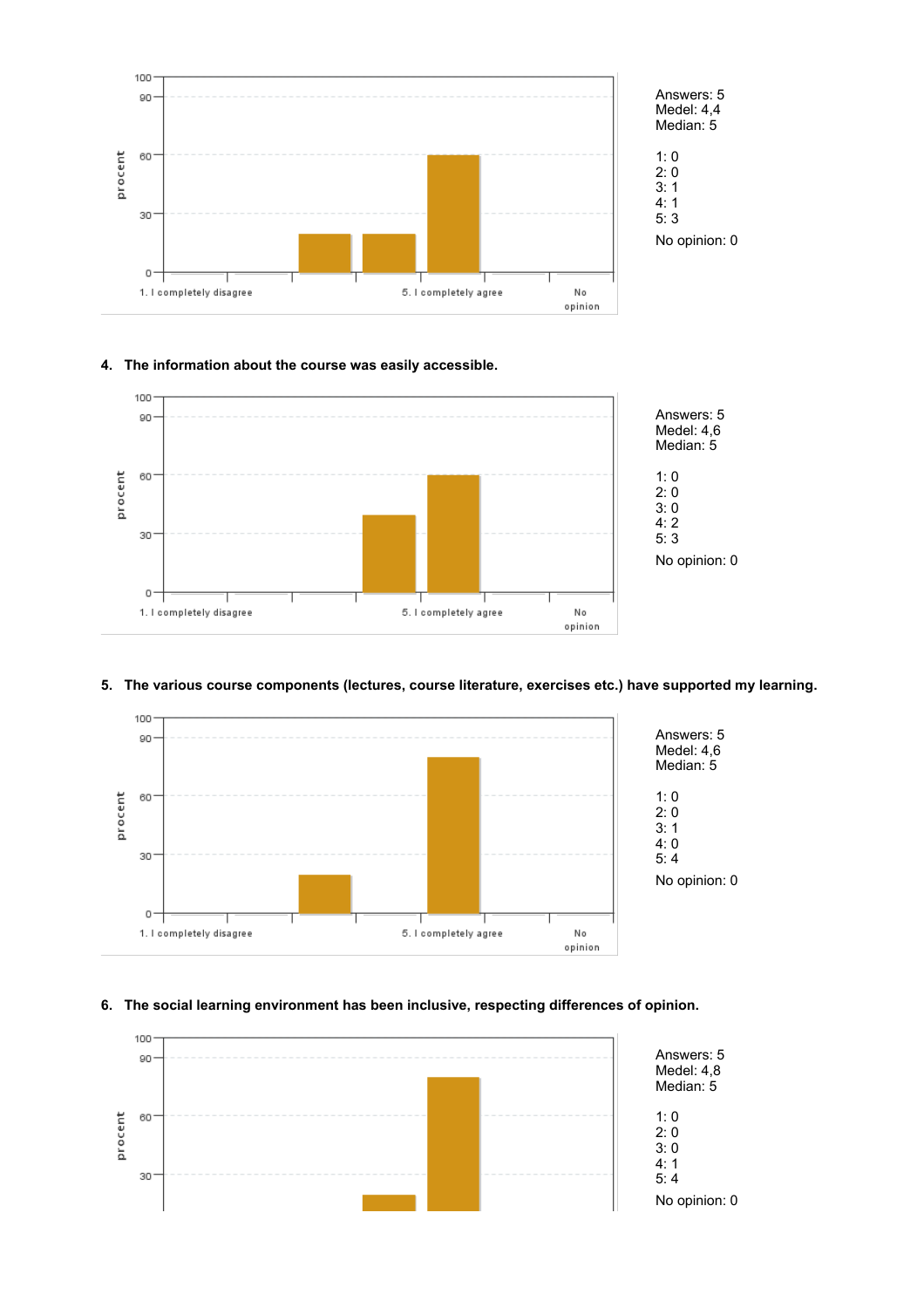

#### **7. The physical learning environment (facilities, equipment etc.) has been satisfactory.**



#### **8. The examination(s) provided opportunity to demonstrate what I had learnt during the course (see the learning objectives).**





#### **9. The course covered the sustainable development aspect (environmental, social and/or financial sustainability).**

**10. I believe the course has included a gender and equality aspect, regarding content as well as teaching practices (e.g. perspective on the subject, reading list, allocation of speaking time and the use of master suppression techniques).**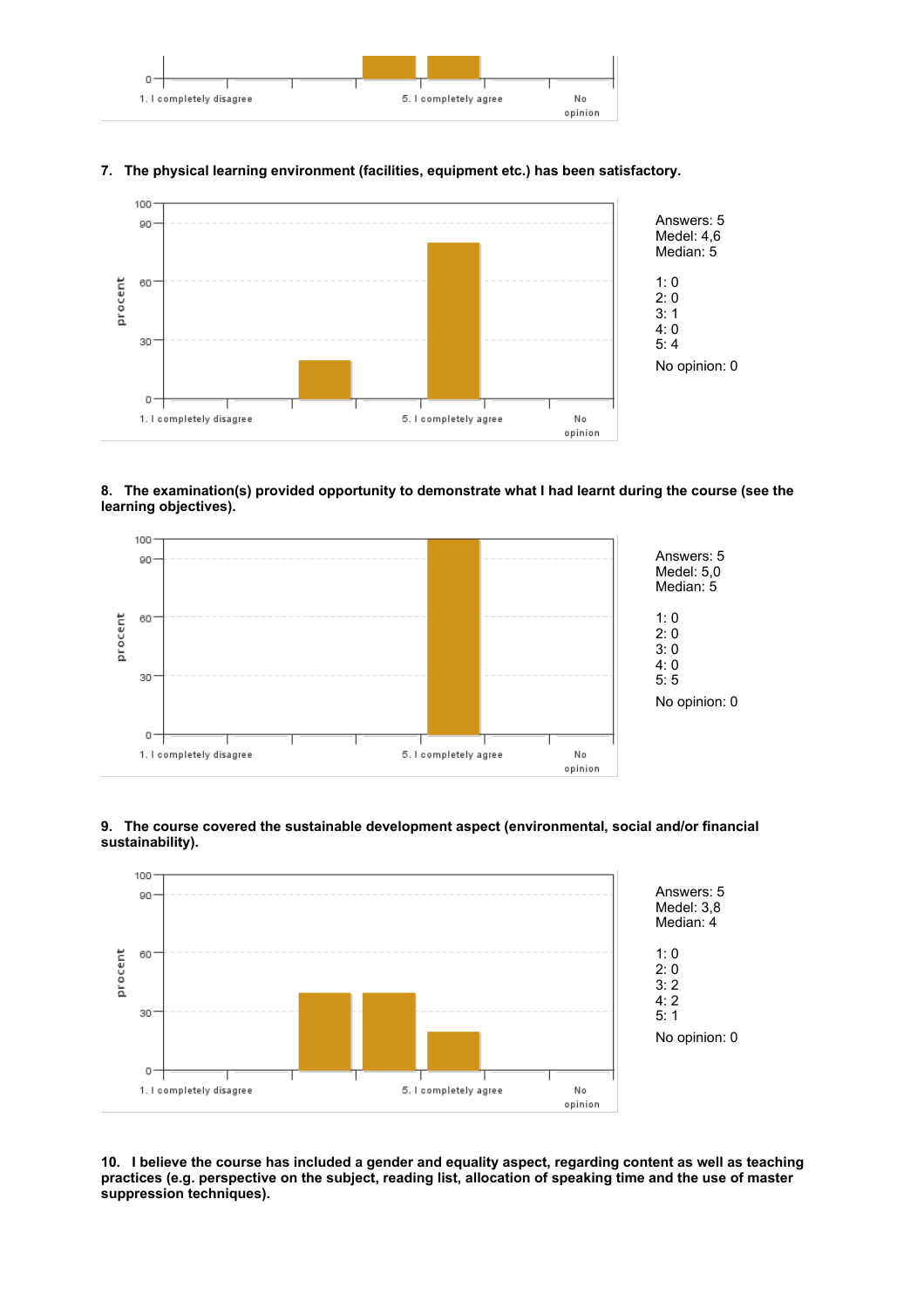

# **11. The course covered international perspectives.**



#### **12. On average, I have spent … hours/week on the course (including timetabled hours).**



#### **13. If relevant, what is your overall experience of participating in all or part of your course online?**